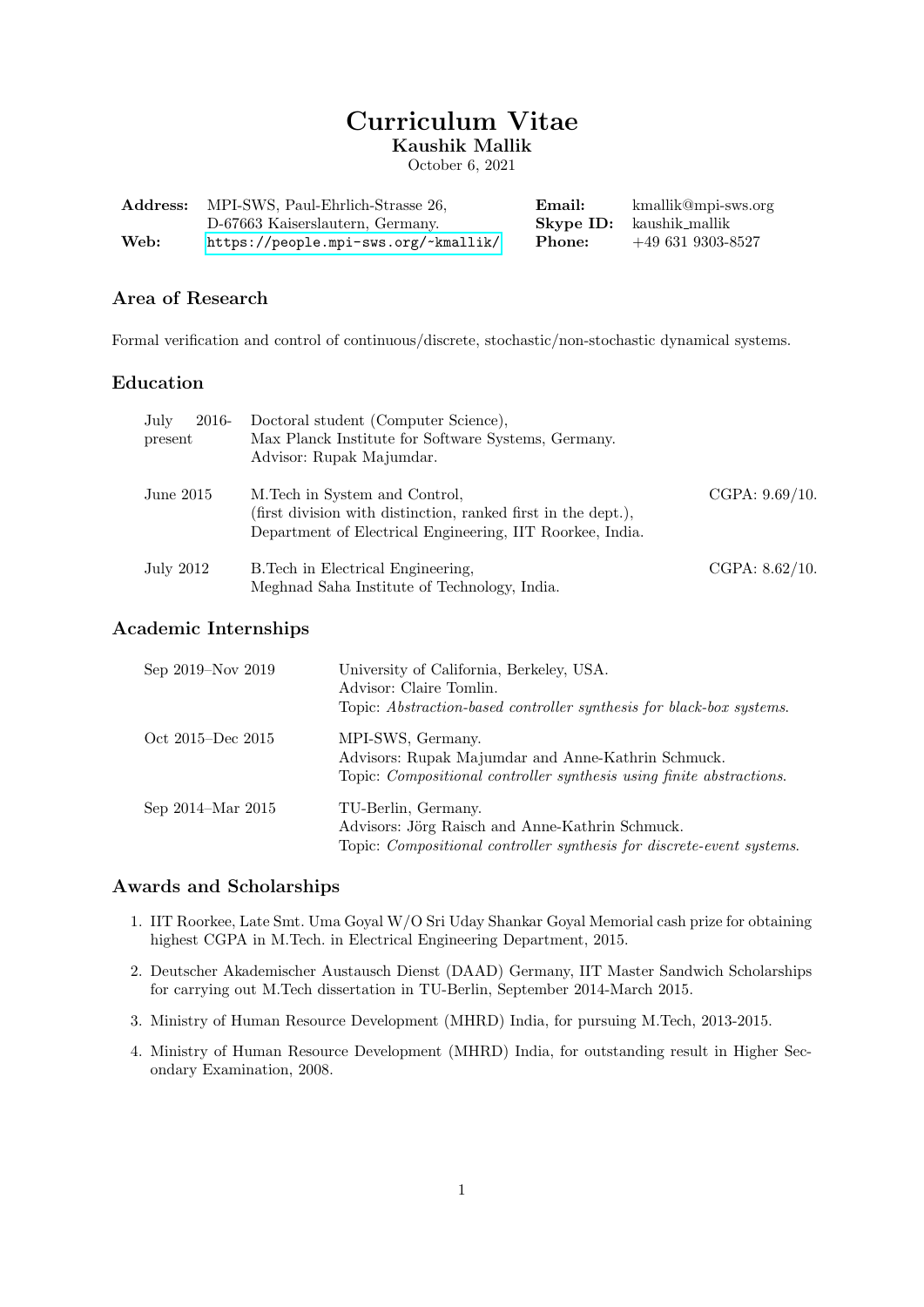# Invited Talk

May 2021 [A Negotiation Framework for Distributed Reactive Synthesis](https://simons.berkeley.edu/talks/tbd-276), Workshop: Games and Equilibria in System Design and Analysis, Simons Institute for the Theory of Computing, Berkeley, USA.

### List of Tools:

- 1. [Mascot-SDS](https://mascot.mpi-sws.org/index-sds.html): Controller synthesis for discrete-time continuous-state stochastic dynamical systems.
- 2. [Mascot](https://mascot.mpi-sws.org/): Lazy abstraction-based controller synthesis for continuous dynamical systems.
- 3. [Agnes](https://github.com/kmallik/Agnes): Assume-guarantee distributed synthesis for interacting reactive systems.

#### Highlights of Recent Publications:

(Complete list follows in the next page.)

- 1. Fast Symbolic Algorithms for Omega-Regular Games under Strong Transition Fairness, with T. Banerjee, R. Majumdar, A.-K. Schmuck, and S. Soudjani (available as [technical report\)](https://www.mpi-sws.org/tr/2020-007.pdf).
- 2. Symbolic Control for Stochastic Systems via Finite Parity Games, with R. Majumdar, A.-K. Schmuck, and S. Soudjani, ADHS '21 (extended version submitted to IEEE TAC and is available [online\)](https://people.mpi-sws.org/~kmallik/uploads/StochasticControlParity.pdf).
- 3. [Assume-Guarantee Distributed Synthesis](https://ieeexplore.ieee.org/abstract/document/9211548), with R. Majumdar, A.-K. Schmuck, and D. Zufferey, EMSOFT '20.

### Teaching Experience:

Assisted in teaching the following courses:

- Logic and Verification Seminar, TU-Kaiserslautern, Summer 2019.
- Complexity Theory, TU-Kaiserslautern, Winter 2017-18.

#### Supervised Bachelor's/Master's Students:

- Kyle Hsu, now at Stanford University, USA.
- Mehrdad Zareian, TU-Kaiserslautern, Germany.
- Tamajit Banerjee, IIT Delhi, India.
- Mateusz Rychlicki, University of Warsaw, Poland.

#### Other Professional Roles:

- **PC member:** Posters/Demos in HSCC '21.
- Conference reviewer: CDC {2020, 2019, 2018, 2017}, ACC 2019, ECC 2019.
- Conference sub-reviewer: FSTTCS 2020, HSCC {2019, 2018}, ATVA 2019, CAV 2019.
- Journal reviewer: IEEE TAC (2018), IEEE L-CSS (2020), SIAM SICON (2018), Springer DEDS (2018), Elsevier NAHS (2020, 2021).

References: available upon request.